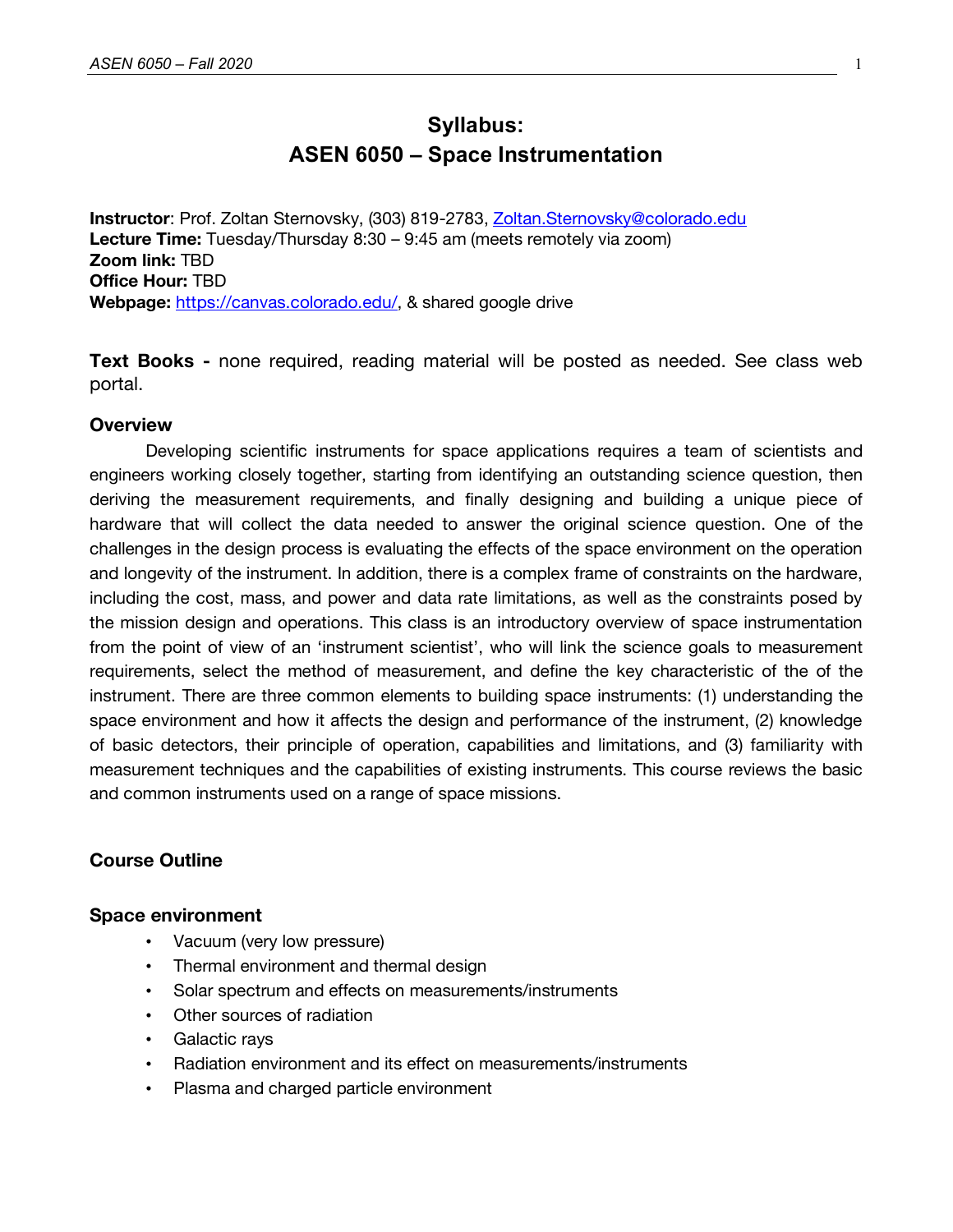### • Meteoroid environment

**Review of relevant physical processes**: secondary electron emission (SEE), ion-surface interactions, photoemission, ionization, particle and photon scattering.

**Materials for space instruments**: CTE, outgassing, mass loss, radiation damage, various properties and limitations

# **Detectors:**

- Photon detectors
- Particle detectors

**Electronics:** Basics of front-end electronics

# **Space Instruments\***

- Dust detectors and analyzers
- Magnetometers
- UV spectrometers
- IR instruments (thermal imaging, spectrometers)
- Imaging/cameras
- Neutral/ion mass spectrometers
- Plasma instruments (Faraday cups, solar wind analyzers, energetic particle detectors
- Neutral particles (high and low energy)

\*For each instrument type, we will review the relevant science questions it can answer, the physical principle of the measurement, the basic parameters used to describe performance, and review the design of past instruments and those currently in development.

# **Prerequisites**

ASEN 5335 Space Environment.

# **Class Format and Assessment/Exams**

Lectures per assigned schedule. There will be weekly or biweekly homework assignments. The final grade will be based on the submitted homework (40%), a mid-term project (20%), and the final *oral* exam (40%). The oral exam will be no longer than 60 minutes and the students will need to demonstrate the conceptual understanding of the material covered.

# **University Policies**

### **Accommodation for Disabilities**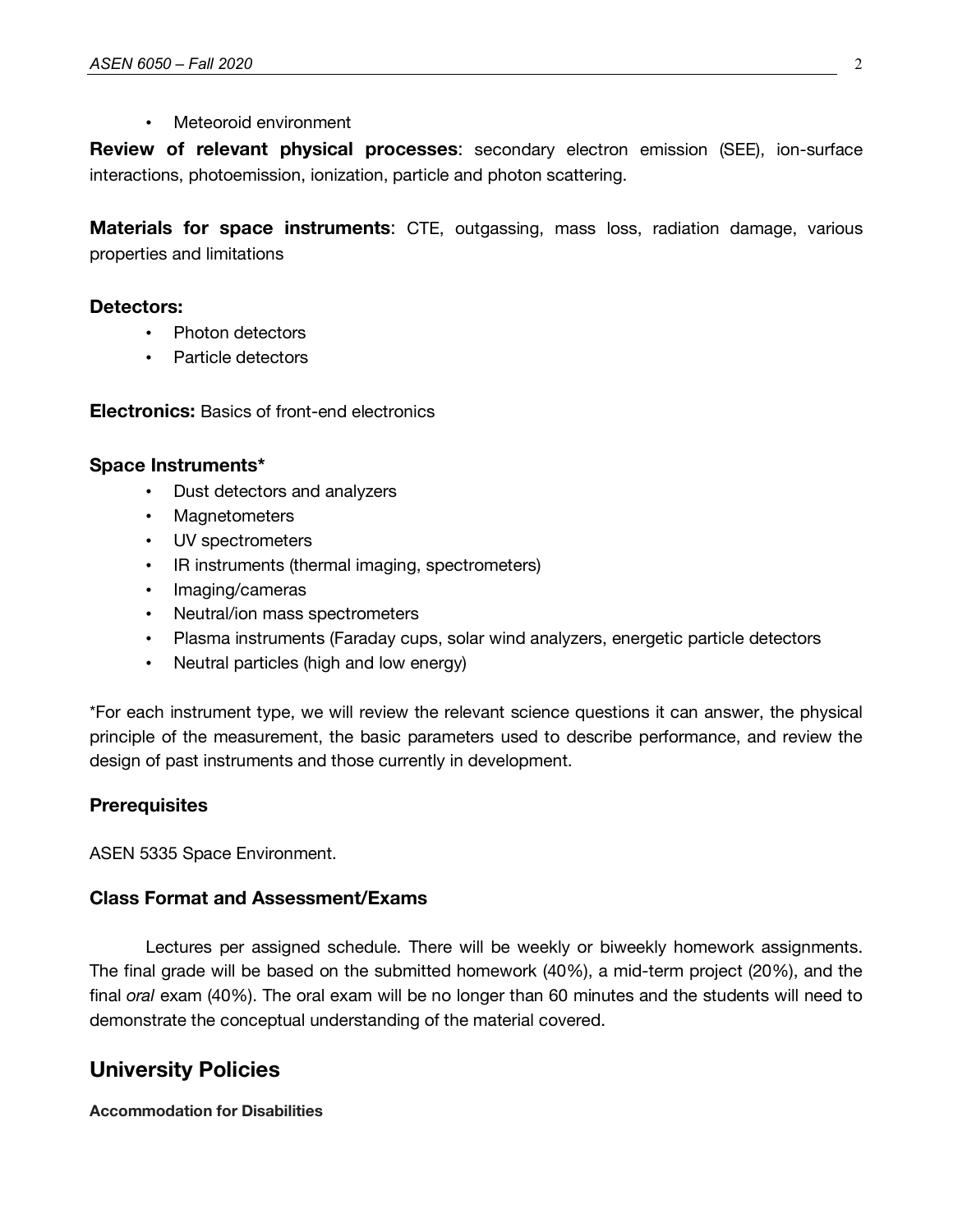If you qualify for accommodations because of a disability, please submit your accommodation letter from Disability Services to your faculty member in a timely manner so that your needs can be addressed. Disability Services determines accommodations based on documented disabilities in the academic environment. Information on requesting accommodations is located on the Disability Services website. Contact Disability Services at 303-492-8671 or dsinfo@colorado.edu for further assistance. If you have a temporary medical condition or injury, see Temporary Medical Conditions under the Students tab on the Disability Services website and discuss your needs with your professor.

#### **Religious Holidays**

Campus policy regarding religious observances requires that faculty make every effort to deal reasonably and fairly with all students who, because of religious obligations, have conflicts with scheduled exams, assignments or required attendance. In this class, you must let the instructors know of any such conflicts within the first two weeks of the semester so that we can work with you to make reasonable arrangements. See the campus policy regarding religious observances for full details.

#### **Classroom Behavior**

Students and faculty each have responsibility for maintaining an appropriate learning environment. Those who fail to adhere to such behavioral standards may be subject to discipline. Professional courtesy and sensitivity are especially important with respect to individuals and topics dealing with race, color, national origin, sex, pregnancy, age, disability, creed, religion, sexual orientation, gender identity, gender expression, veteran status, political affiliation or political philosophy. Class rosters are provided to the instructor with the student's legal name. I will gladly honor your request to address you by an alternate name or gender pronoun. Please advise me of this preference early in the semester so that I may make appropriate changes to my records. For more information, see the policies on classroom behavior and the Student Code of Conduct.

#### **Sexual Misconduct, Discrimination, Harassment and/or Related Retaliation**

The University of Colorado Boulder (CU Boulder) is committed to fostering a positive and welcoming learning, working, and living environment. CU Boulder will not tolerate acts of sexual misconduct (including sexual assault, exploitation, harassment, dating or domestic violence, and stalking), discrimination, and harassment by members of our community. Individuals who believe they have been subject to misconduct or retaliatory actions for reporting a concern should contact the Office of Institutional Equity and Compliance (OIEC) at 303- 492-2127 or cureport@colorado.edu. Information about the OIEC, university policies, anonymous reporting, and the campus resources can be found on the **OIEC** website.

Please know that faculty and instructors have a responsibility to inform OIEC when made aware of incidents of sexual misconduct, discrimination, harassment and/or related retaliation, to ensure that individuals impacted receive information about options for reporting and support resources.

### **Honor Code**

All students enrolled in a University of Colorado Boulder course are responsible for knowing and adhering to the Honor Code. Violations of the policy may include: plagiarism, cheating, fabrication, lying, bribery, threat, unauthorized access to academic materials, clicker fraud, submitting the same or similar work in more than one course without permission from all course instructors involved, and aiding academic dishonesty. All incidents of academic misconduct will be reported to the Honor Code (honor@colorado.edu); 303-492-5550). Students who are found responsible for violating the academic integrity policy will be subject to nonacademic sanctions from the Honor Code as well as academic sanctions from the faculty member. Additional information regarding the Honor Code academic integrity policy can be found at the Honor Code Office website.

#### **Requirements for COVID-19**

As a matter of public health and safety due to the pandemic, all members of the CU Boulder community and all visitors to campus must follow university, department and building requirements, and public health orders in place to reduce the risk of spreading infectious disease. Required safety measures at CU Boulder relevant to the classroom setting include:

• maintain 6-foot distancing when possible,